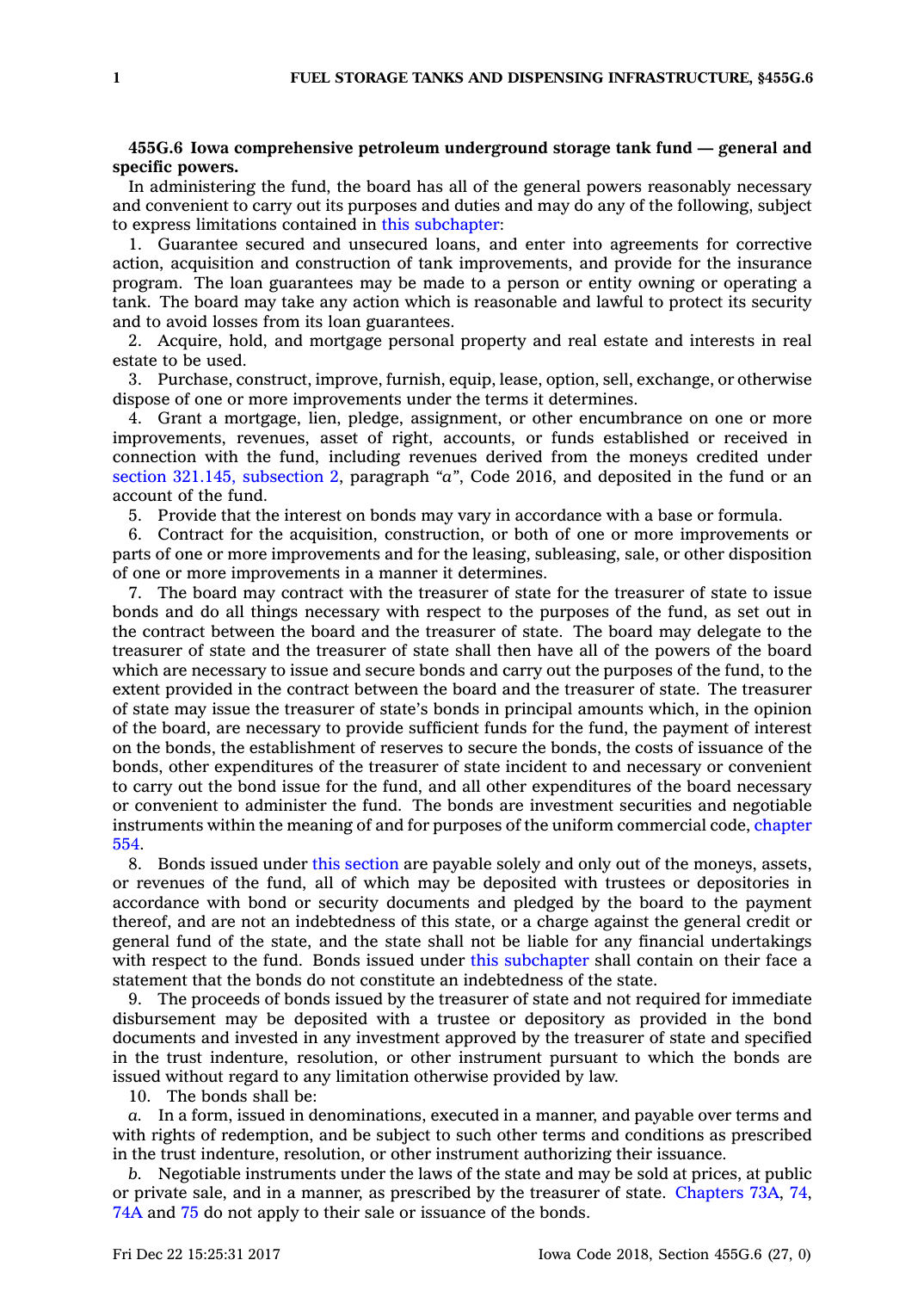*c.* Subject to the terms, conditions, and covenants providing for the payment of the principal, redemption premiums, if any, interest, and other terms, conditions, covenants, and protective provisions safeguarding payment, not inconsistent with this [subchapter](https://www.legis.iowa.gov/docs/code//455G.pdf) and as determined by the trust indenture, resolution, or other instrument authorizing their issuance.

11. The bonds are securities in which public officers and bodies of this state; political subdivisions of this state; insurance companies and associations and other persons carrying on an insurance business; banks, trust companies, savings associations, and investment companies; administrators, guardians, executors, trustees, and other fiduciaries; and other persons authorized to invest in bonds or other obligations of the state, may properly and legally invest funds, including capital, in their control or belonging to them.

12. Bonds must be authorized by <sup>a</sup> trust indenture, resolution, or other instrument of the treasurer of state, approved by the board. However, <sup>a</sup> trust indenture, resolution, or other instrument authorizing the issuance of bonds may delegate to an officer of the issuer the power to negotiate and fix the details of an issue of bonds.

13. Neither the resolution, trust agreement, nor any other instrument by which <sup>a</sup> pledge is created needs to be recorded or filed under the Iowa uniform commercial code, [chapter](https://www.legis.iowa.gov/docs/code//554.pdf) [554](https://www.legis.iowa.gov/docs/code//554.pdf), to be valid, binding, or effective.

14. Bonds issued under the provisions of this [section](https://www.legis.iowa.gov/docs/code/455G.6.pdf) are declared to be issued for an essential public and governmental purpose and all bonds issued under this [subchapter](https://www.legis.iowa.gov/docs/code//455G.pdf) shall be exempt from taxation by the state of Iowa and the interest on the bonds shall be exempt from the state income tax and the state inheritance tax.

15. *a.* Subject to the terms of any bond documents, moneys in the fund or fund accounts may be expended for administration expenses, civil penalties, moneys paid under an agreement, stipulation, or settlement, for the costs associated with sites within <sup>a</sup> community remediation project, for costs related to contracts entered into with <sup>a</sup> state agency or university, costs for activities relating to litigation, or for the costs of any other activities as the board may determine are necessary and convenient to facilitate compliance with and to implement the intent of federal laws and regulations and this [subchapter](https://www.legis.iowa.gov/docs/code//455G.pdf). For purposes of this [subchapter](https://www.legis.iowa.gov/docs/code//455G.pdf), administration expenses include expenses incurred by the underground storage tank section of the department of natural resources in relation to tanks regulated under this [subchapter](https://www.legis.iowa.gov/docs/code//455G.pdf).

*b.* The authority granted under this [subsection](https://www.legis.iowa.gov/docs/code/455G.6.pdf) which allows the board to expend fund moneys on an activity the board determines is necessary and convenient to facilitate compliance with and to implement the intent of federal laws and regulations and [this](https://www.legis.iowa.gov/docs/code//455G.pdf) [subchapter](https://www.legis.iowa.gov/docs/code//455G.pdf), shall only be used in accordance with the following:

(1) Prior board approval shall be required before expenditure of moneys pursuant to this authority shall be made.

(2) If the expenditure of fund moneys pursuant to this authority would result in the board establishing <sup>a</sup> policy which would substantially affect the operation of the program, rules shall be adopted pursuant to [chapter](https://www.legis.iowa.gov/docs/code//17A.pdf) 17A prior to the board or the administrator taking any action pursuant to this proposed policy.

16. The board shall cooperate with the department of natural resources in the implementation and administration of this [subchapter](https://www.legis.iowa.gov/docs/code//455G.pdf) to assure that in combination with existing state statutes and rules governing underground storage tanks, the state will be, and continue to be, recognized by the federal government as having an "approved state account" under the federal Resource Conservation and Recovery Act, especially by compliance with the Act's subtitle I financial responsibility requirements as enacted in the federal Superfund Amendments and Reauthorization Act of 1986 and the financial responsibility regulations adopted by the United States environmental protection agency at 40 [C.F.R.](https://www.law.cornell.edu/cfr/text/40/part-280,281) pts. 280 and 281. Whenever possible this [subchapter](https://www.legis.iowa.gov/docs/code//455G.pdf) shall be interpreted to further the purposes of, and to comply, and not to conflict, with such federal requirements.

17. The board may adopt rules pursuant to [chapter](https://www.legis.iowa.gov/docs/code//17A.pdf) 17A providing for the transfer of all or <sup>a</sup> portion of the liabilities of the board under this [subchapter](https://www.legis.iowa.gov/docs/code//455G.pdf). Notwithstanding other